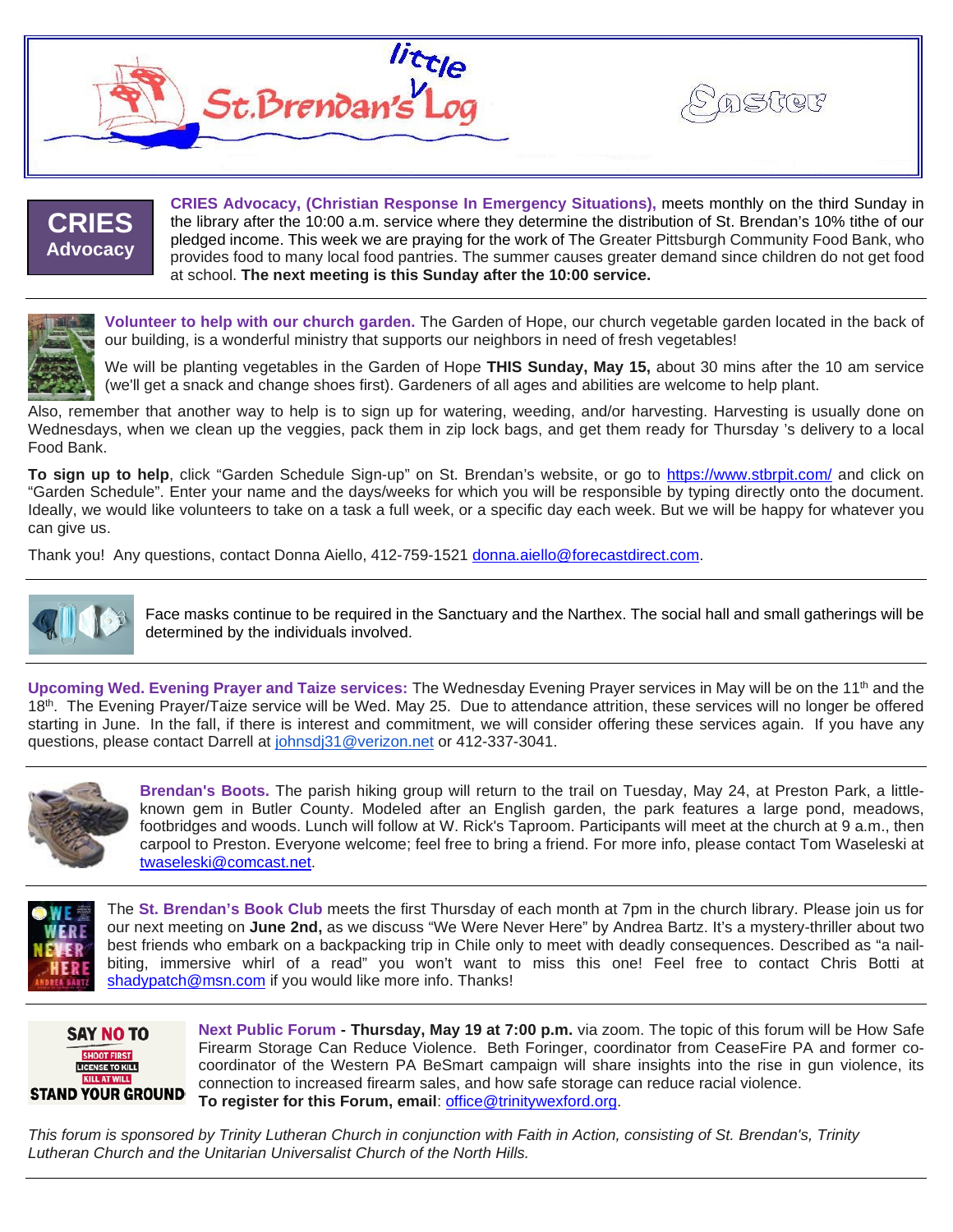

St. Brendan's will once again participate in the **Pride Parade** on **June 4th.** It begins at noon at the Boulevard of the Allies and Grant Street in downtown Pittsburgh. This a great way to show the community that we are an inclusive faith community and support our LGBTQIA brothers and sisters. A group of us will meet in our parking lot at 11:15 a.m. to carpool there. Please call Marilyn at 412-427-2715 or email her at [mimi15143@yahoo.com](mailto:mimi15143@yahoo.com) to let her know you will join us or if you have any questions.

## **Children's Corner**



**Answer quick** – what is the best color? What number do you love the most? Wow, what silly questions – without all of the colors we wouldn't know what the others look like (maybe a bit too much philosophy) and while my hero may be zero, I still like other numbers too.

So, why do I ask silly questions? Well in this week's gospel, near the end of the last supper, after Judas had left, Jesus gave us all a new commandment, that we love one another. What he said is pretty important for us to remember. "…that you love one another. Just as I have loved you, you also should love one another. By this everyone will know that you

are my disciples, if you have love for one another."

So, how do we show our love for one another? We take care of each other – like grow vegetables in the garden of hope. We can all help with that. Or clean the highways with Brendan's Boots (you have to be a bit older to do that). Or help around the church or in our communities.

And where can you learn about how to help around church? Well, how about FAMILY CHURCH. Let's try something new. It is looking like we may have people interested in coming to FAMILY CHURCH on Monday evenings. So, what is family church?



Using Journey Together, we will meet weekly during the summer in the evening, hopefully outside as much as possible to explore the Bible, the Spirit, being Disciples, our Church and how we can help our World. Each week we will end with a brief family Eucharist service. But what makes this a bit different from Sunday School or Sunday service, is . . . well not much except, we will be doing an activity before we think about what we have done during Eucharist. And what makes this different from Vacation Bible School is all of us will be doing this together – no separation of the adults, the youth, and the youngest ones. We all have special skills, talents, and gifts we can share with each other, outside, becoming (better) disciples together.

**Peace, Mother Julie**

### **Neighborhood Events**

#### **Opportunities for assisting refugees and immigrants.**

THRIVE and AJAPO are seeking ESL Friend Volunteers for Afghan refugees.

Volunteers are needed to mentor and teach ESL to Afghan refugees. \*It is important to note that most of the Afghans needing this kind of mentoring/ESL are women, and it is not culturally appropriate for them to meet with male volunteers. So, the majority of the volunteers need to be women. Volunteers will receive training on how to navigate the relationship/cultural differences and easy ways to introduce more English into the conversation. The volunteer and Afghan would meet, hopefully weekly or bi-weekly at most, in the Afghan woman's apartment or in the community-use apartment (as desired), to share/learn about each other and work on some English. Some Afghans know more English than others, but the primary purpose is to establish a relationship between the volunteer and the Afghan woman, to lessen social isolation, and to establish a mentoring relationship which can bring understanding between two cultures. If you are interested in volunteering, please contact kganster@verizon.net or [mhess@ajapopittsburgh.org.](mailto:mhess@ajapopittsburgh.org)



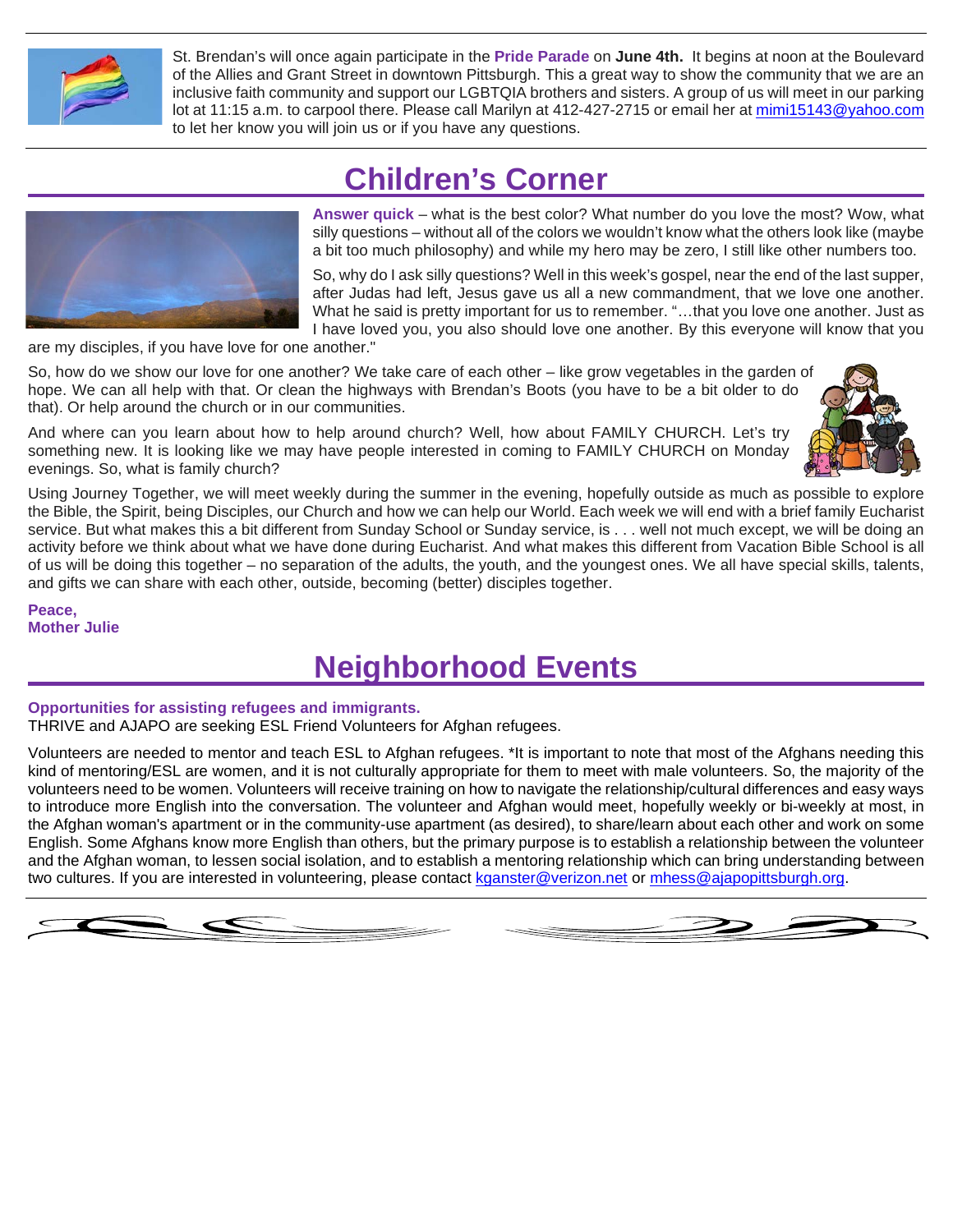

# **May 2022 Ministry Calander**

| <b>Date</b>                                                           | <b>Lectors</b>                                                                                                                    | <b>Altar Guild</b>                                 | <b>Sunday</b><br><b>School</b> | <b>Greeter</b>                                   | <b>Usher</b>                                    | <b>Vestry</b>         | <b>Hospitality</b>      |
|-----------------------------------------------------------------------|-----------------------------------------------------------------------------------------------------------------------------------|----------------------------------------------------|--------------------------------|--------------------------------------------------|-------------------------------------------------|-----------------------|-------------------------|
| May 1<br>Sunday 8 & 10:00 am                                          | 8 George Snyder<br>1 <sup>st</sup> Donna Aiello<br>2 <sup>nd</sup> Tim Austin<br>P Tony Turo<br><b>Readers have the option to</b> | <b>Joan Klinefelter</b><br><b>Libby Juel</b>       |                                | <b>Sharon Hlawati</b><br><b>Dean Peters</b>      | <b>Eric Helmsen</b><br><b>Mick Wick</b>         | <b>Donna Aiello</b>   | <b>Kate Heston</b>      |
|                                                                       | pre-record or read live in<br>person.                                                                                             |                                                    |                                |                                                  |                                                 |                       |                         |
| May 4<br>Wednesday 7:00 pm                                            | <b>TBD</b>                                                                                                                        | <b>Darrell Johnson</b>                             | $\sim$                         |                                                  | $\sim$                                          | $\sim$                |                         |
| May 8<br>Sunday 8 & 10:00 am                                          | 8 Ellen Groves<br>1 <sup>st</sup> John Appledorn<br>2 <sup>nd</sup> Mary Bertucci<br>P A J McKenna                                | <b>Sylvia Affleck</b><br><b>Janice Moore</b>       | $\tilde{\phantom{a}}$          | <b>Saundy Waseleski</b><br><b>Tom Waseleski</b>  | <b>John Appledorn</b><br><b>Allyson Baierl</b>  | <b>John Appledorn</b> | <b>Volunteer needed</b> |
|                                                                       | <b>Readers have the option to</b><br>pre-record or read live in<br>person.                                                        |                                                    |                                |                                                  |                                                 |                       |                         |
| May 11<br>Wednesday 7:00 pm                                           | <b>TBD</b>                                                                                                                        | <b>Darrell Johnson</b>                             | $\sim$                         | $\tilde{\phantom{a}}$                            | $\sim$                                          | $\sim$                | $\tilde{\phantom{a}}$   |
| <b>May 15</b><br><b>Sunday 8 &amp; 10:00 am</b>                       | 8 Sylvia Affleck<br>1 <sup>st</sup> Linda Limberis<br>2 <sup>nd</sup> Kate Heston<br><b>P</b> Donna Aiello                        | <b>Ellen Groves</b><br><b>Libby Juel</b>           | $\sim$                         | <b>Kathy Miller</b><br><b>Dave Miller</b>        | <b>Eric Helmsen</b><br><b>Kate Heston</b>       | <b>Cameron Grosh</b>  | <b>Volunteer needed</b> |
|                                                                       | <b>Readers have the option to</b><br>pre-record or read live in<br>person.                                                        |                                                    |                                |                                                  |                                                 |                       |                         |
| <b>May 18</b><br><b>Wednesday 7:00 pm</b>                             | <b>TBD</b>                                                                                                                        | <b>Darrell Johnson</b>                             | $\sim$                         | $\tilde{\phantom{a}}$                            | $\tilde{\phantom{a}}$                           | $\tilde{\phantom{a}}$ | $\tilde{\phantom{a}}$   |
| <b>May 22</b><br>Sunday 8 & 10:00 am<br><b>Children's Sunday, 4th</b> | 8 Joan Beatrous<br>1 <sup>st</sup> (Children)<br>2 <sup>nd</sup> (Children)<br>P (Children)                                       | <b>Joan Klinefelter</b><br><b>Anelisa Tarrant</b>  | $\tilde{\phantom{a}}$          | <b>Annemarie Malbon</b><br><b>John Appledorn</b> | <b>Dale Bertucci</b><br><b>Anthony Bertucci</b> | <b>Mary Bertucci</b>  | <b>Volunteer needed</b> |
| <b>May 25</b><br>Wednesday 7:00 pm                                    | <b>TBD</b>                                                                                                                        | <b>Darrell Johnson</b>                             | $\sim$                         | $\tilde{\phantom{a}}$                            | $\tilde{\phantom{a}}$                           | $\tilde{\phantom{a}}$ |                         |
| <b>May 29</b><br><b>Sunday 8 &amp; 10:00 am</b>                       | 8 Tammy Spoonhoward<br>1 <sup>st</sup> Ann Vinski<br>2 <sup>nd</sup> Annemarie Malbon<br><b>P</b> Marilyn Mulvihill               | <b>Dotti Antonucci</b><br><b>Tammy Spoonhoward</b> | $\sim$                         | <b>Allison Baierl</b><br><b>Joyce Donadee</b>    | <b>Mike Wick</b><br><b>Donna Aiello</b>         | <b>Kate Heston</b>    | <b>Volunteer needed</b> |
|                                                                       | <b>Readers have the option to</b><br>pre-record or read live in<br>person.                                                        |                                                    |                                |                                                  |                                                 |                       |                         |